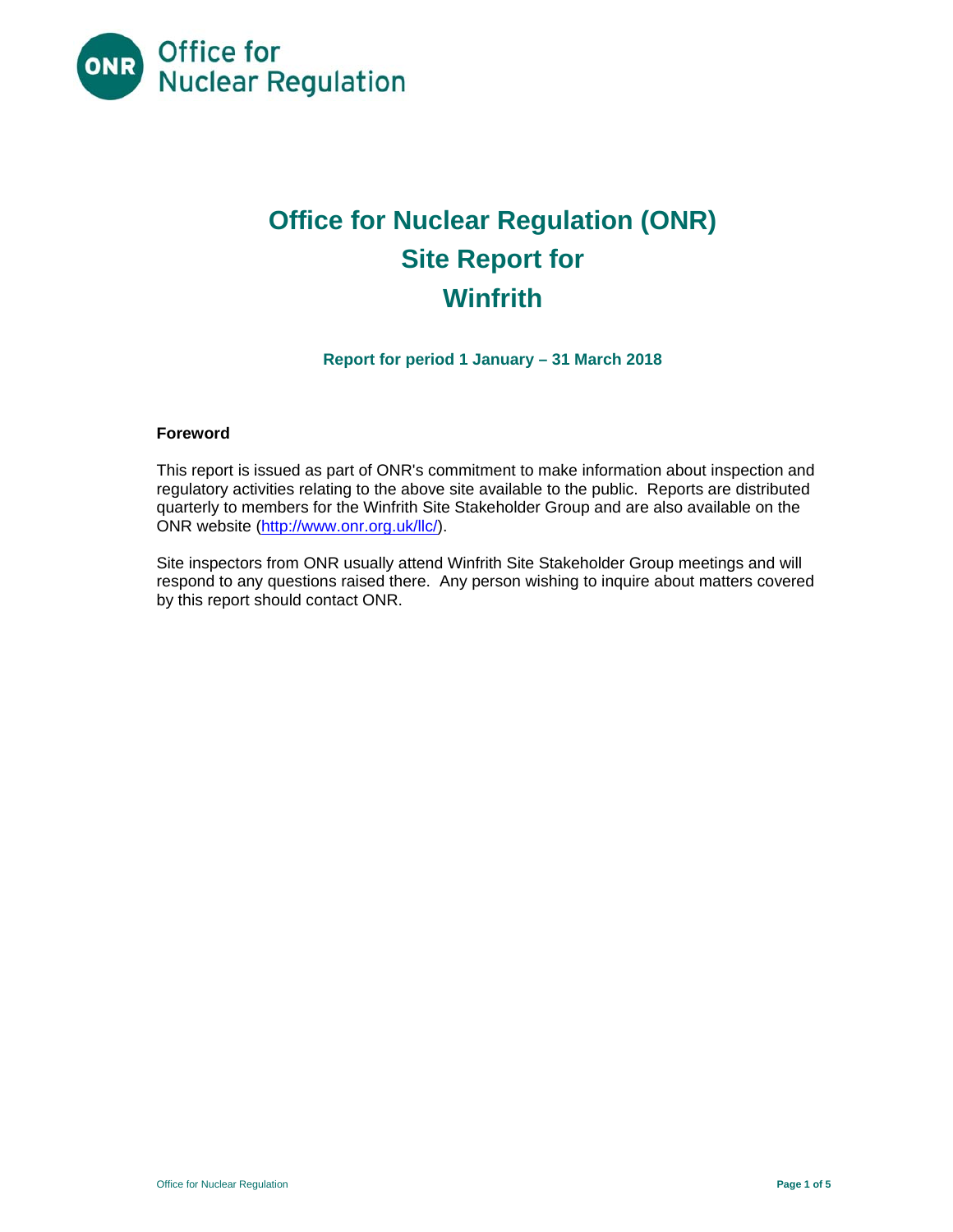# **TABLE OF CONTENTS**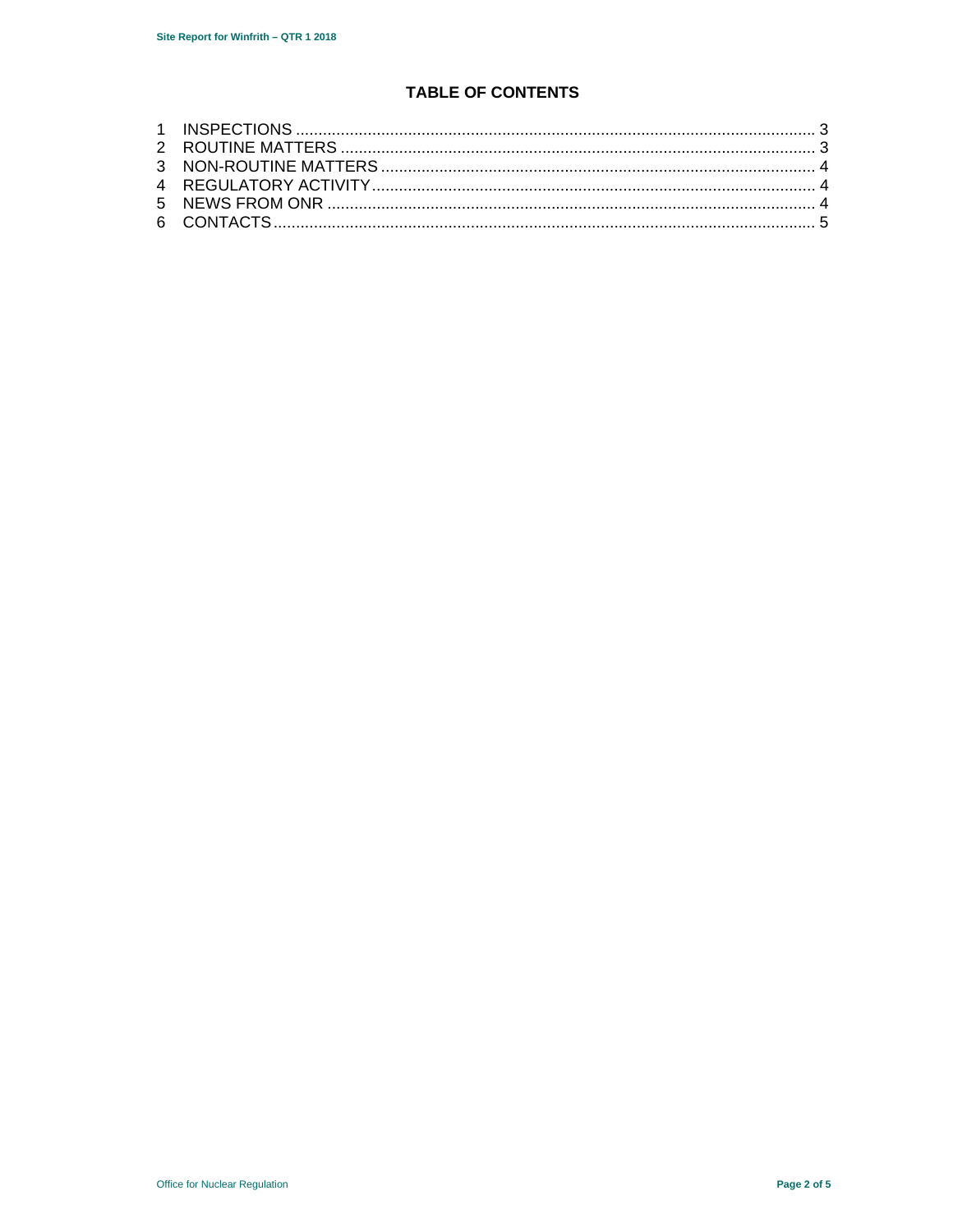#### **1 INSPECTIONS**

#### **1.1 Dates of inspection**

The ONR site inspector made inspections on the following dates during the quarter:

- **22 February 2018**
- 13, 14 and 22 March 2018

## **2 ROUTINE MATTERS**

#### **2.1 Inspections**

Inspections are undertaken as part of the process for monitoring compliance with:

- **the conditions attached by ONR to the nuclear site licence granted under the** Nuclear Installations Act 1965 (NIA65) (as amended);
- the Energy Act 2013;
- the Health and Safety at Work Act 1974 (HSWA74); and
- regulations made under HSWA74, for example the Ionising Radiations Regulations 1999 (IRR99) and the Management of Health and Safety at Work Regulations 1999 (MHSWR99).

The inspections entail monitoring licensee's actions on the site in relation to incidents, operations, maintenance, projects, modifications, safety case changes and any other matters that may affect safety. The licensee is required to make and implement adequate arrangements under the conditions attached to the licence in order to ensure legal compliance. Inspections seek to judge both the adequacy of these arrangements and their implementation.

In this period, routine inspections of Winfrith covered the following Licence Conditions (LC):

- LC6, Documents, records, authorities and certificates
- LC10, Training
- LC12, Duly Authorised and other suitably qualified and experienced persons
- LC26, Control and supervision of operations
- LC36, Organisational capability.

In general, ONR judged the arrangements made and implemented by the site in response to safety requirements to be adequate in the areas inspected. However, where improvements were considered necessary, the licensee made satisfactory commitments to address the issues, and the site inspector will monitor progress during future visits. Where necessary, ONR will take formal regulatory enforcement action to ensure that appropriate remedial measures are implemented to reasonably practicable timescales.

### **2.2 Other work**

The site inspector conducted inspections focused on the control and supervision of operations at the Steam Generating Heavy Water Reactor (SGHWR) between Magnox Ltd, Kaefer Ltd (for asbestos) and JFN Ltd (Construction of decommissioning plant at SGHWR), which met ONR expectations. This followed a compliance issue with the requirements of the Control of Asbestos Regulations 2012 at SGHWR regarding licensing. This has now reached a satisfactory conclusion, with Magnox Ltd applying in March 2018 for an ancillary Asbestos Licence from the HSE Asbestos Licensing Unit.

The site inspector and a nuclear liabilities specialist inspector attended the Winfrith End State Tactical Group (WESTG). The overlapping regulation of decommissioning sites between the Nuclear Reactors (Environmental Impact Assessment for Decommissioning) Regulations 1999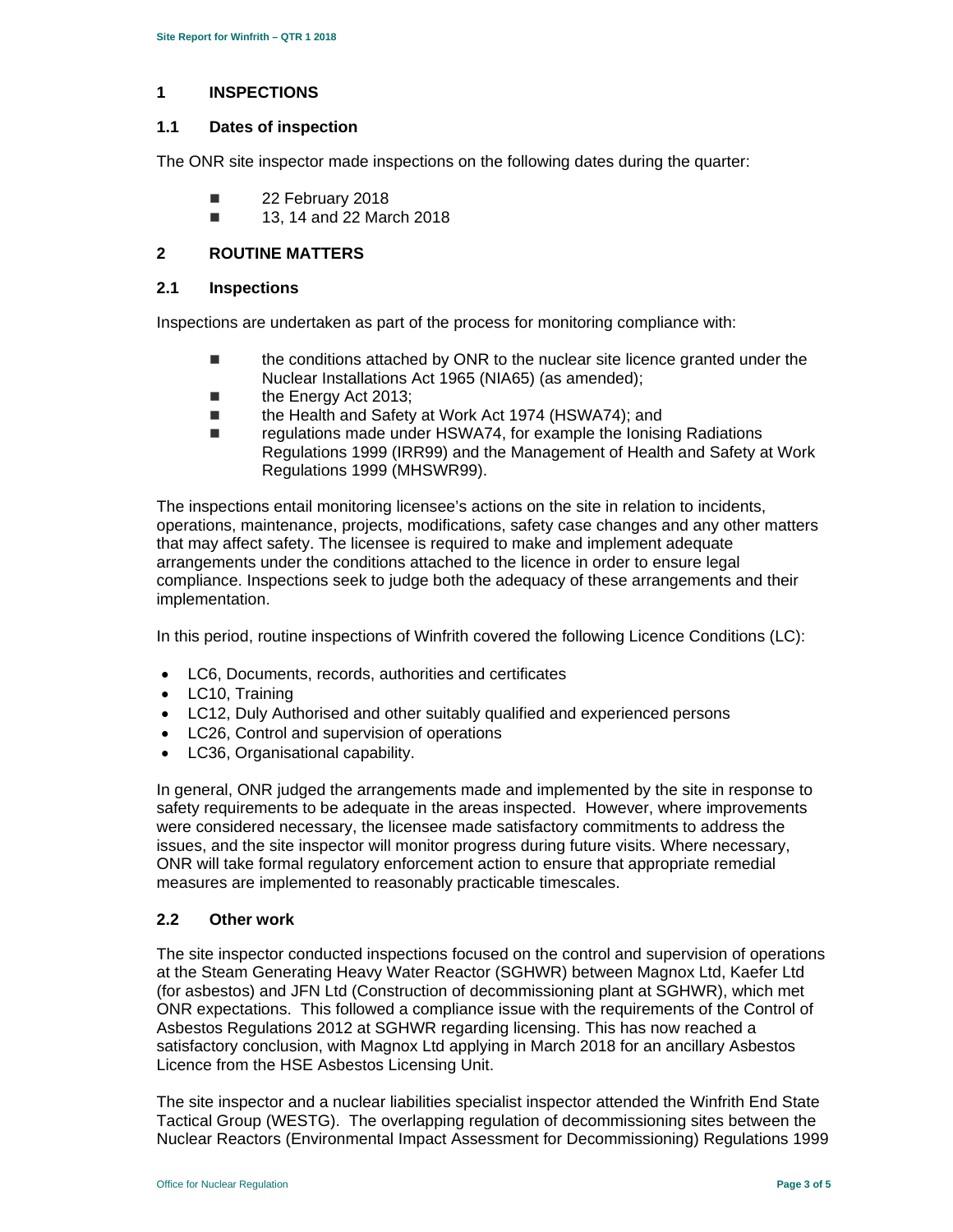and Town and Country Planning Act 1990 Schedule 1 was discussed. Following government legal advice, ONR will regulate the decommissioning of the Winfrith SGHWR sea-pipeline beyond the licensed nuclear site, in accordance with the Nuclear Reactors (Environmental Impact Assessment for Decommissioning) Regulations 1999.

The site inspector met with Magnox Ltd and Inutec Ltd, with the Nuclear Decommissioning Authority (NDA) and the Environment Agency present, to discuss the licensing of Inutec Ltd, Winfrith and relicensing of Magnox Ltd, Winfrith. Following NDA de-designation of the Inutec Ltd site land expected in January 2019 and demonstration by Inutec Ltd to ONR they have adequate management arrangements to hold a licence, a new nuclear site licence will be granted to Inutec Ltd and the Winfrith Magnox Ltd site will be re-licensed accordingly.

## **3 NON-ROUTINE MATTERS**

Licensees are required to have arrangements to respond to non-routine matters and events. ONR inspectors judge the adequacy of the licensee's response, including actions taken to implement any necessary improvements.

There were no such matters or events of significance to report during the period.

# **4 REGULATORY ACTIVITY**

ONR may issue formal documents to ensure compliance with regulatory requirements. Under nuclear site licence conditions, ONR issues regulatory documents, which either permit an activity or require some form of action to be taken; these are usually collectively termed 'Licence Instruments' (LIs), but can take other forms. In addition, inspectors may issue Enforcement Notices to secure improvements to safety.

No LIs or Enforcement Notices were issued during the period.

Reports detailing the above regulatory decisions can be found on the ONR website at http://www.onr.org.uk/pars/.

# **5 NEWS FROM ONR**

For the latest news and updates from ONR, please visit the ONR website and sign up for our e-bulletin (http://www.onr.org.uk/ebulletin/index.htm).

In January 2018, ONR received the results of its first external stakeholder survey which was undertaken by YouGov on behalf of ONR. A broad range of stakeholders were invited to participate in an online survey, with 351 responses received. In addition to the online survey, a number of in depth interviews were also completed with stakeholders. While overall the results demonstrate ONR is seen as a high performing organisation with good levels of stakeholder confidence, there are areas where improvements can be made and we will be working with our divisions on those in the coming months. Further details about the survey results can be found in our March 2018 newsletter, which is available on ONR's website.

In February 2018, ONR held its first webinar following the publication of the 'Guide to enabling regulation in practice.' Chief Nuclear Inspector, Mark Foy and Deputy Chief Inspector, Mike Finnerty, were on hand to answer questions about the guide, which has been designed to illustrate working examples of enabling regulation in practice. This is a new channel of communication for ONR and we'll be holding further webinars on different topics over the coming months. If you would like to join future webinars please get in touch with the ONR Communications team via contact@onr.gov.uk.